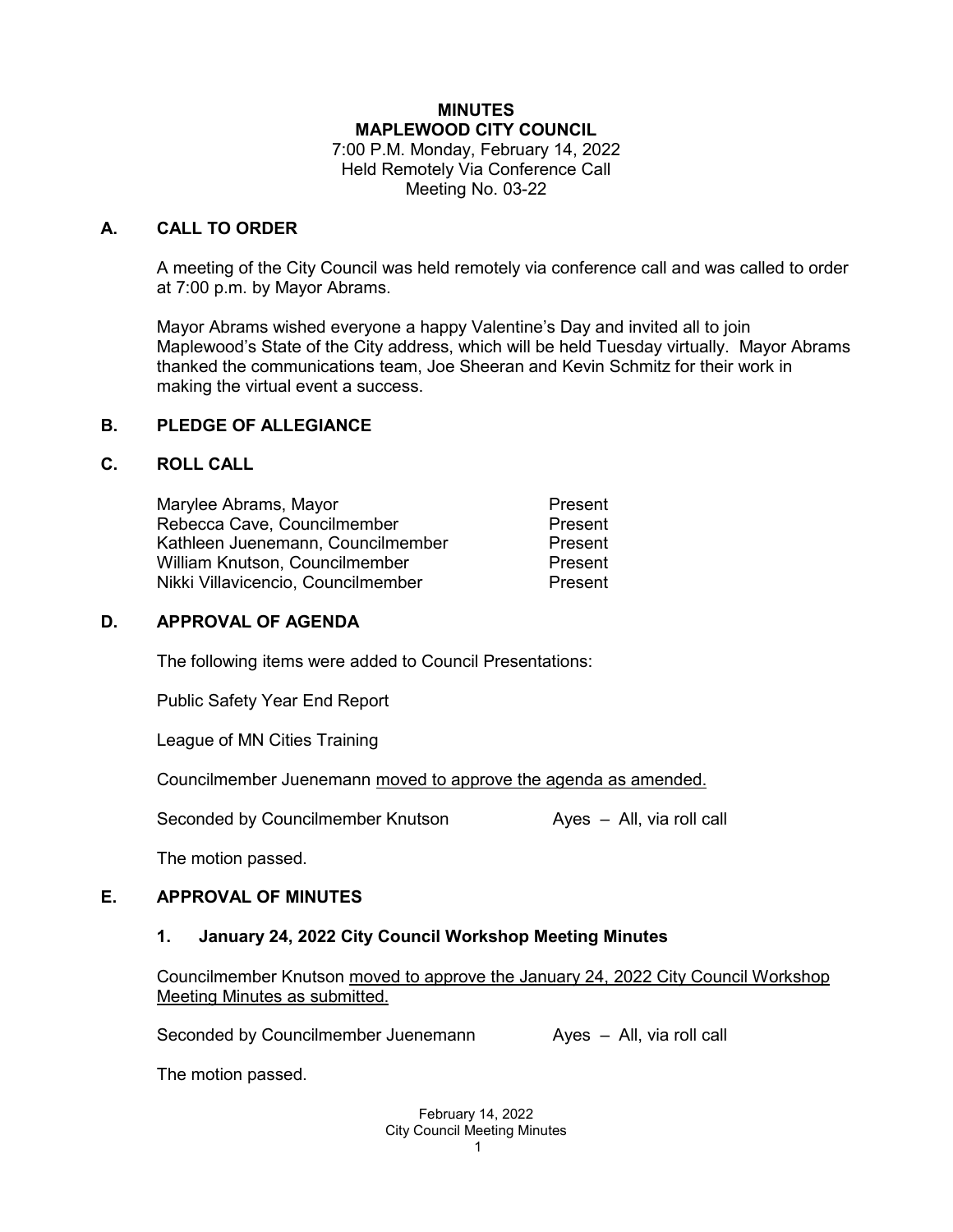## **2. January 24, 2022 City Council Meeting Minutes**

Councilmember Juenemann moved to approve the January 24, 2022 City Council Meeting Minutes as submitted.

Seconded by Councilmember Knutson **Ayes – All, via roll call** 

The motion passed.

#### **F. APPOINTMENTS AND PRESENTATIONS 1. Administrative Presentations**

# **a. Council Calendar Update**

City Manager Coleman gave an update to the council calendar and reviewed other topics of concern or interest requested by councilmembers.

## **2. Council Presentations**

## **Public Safety Year End Report**

Councilmember Juenemann acknowledged the quality of the Public Safety Year End Report and the work that went into it.

## **League of MN Cities Training**

Councilmember Villavicencio reported on attending the League of MN Cities training.

## **3. Strategic Plan Update for Fourth Quarter 2021**

Administrative Services & Performance Measurement Coordinator Knutson gave the presentation.

No Action Taken.

**G. CONSENT AGENDA –** *Items on the Consent Agenda are considered routine and noncontroversial and are approved by one motion of the council. If a councilmember requests additional information or wants to make a comment regarding an item, the vote should be held until the questions or comments are made then the single vote should be taken. If a councilmember objects to an item it should be removed and acted upon as a separate item.*

Agenda items G4-G6 were highlighted. Agenda item G7 was pulled to be heard and voted on separately.

Councilmember Juenemann moved to approve agenda items G1-G6, G8.

Seconded by Councilmember Cave Ayes – All, via roll call

The motion passed.

## **1. Approval of Claims**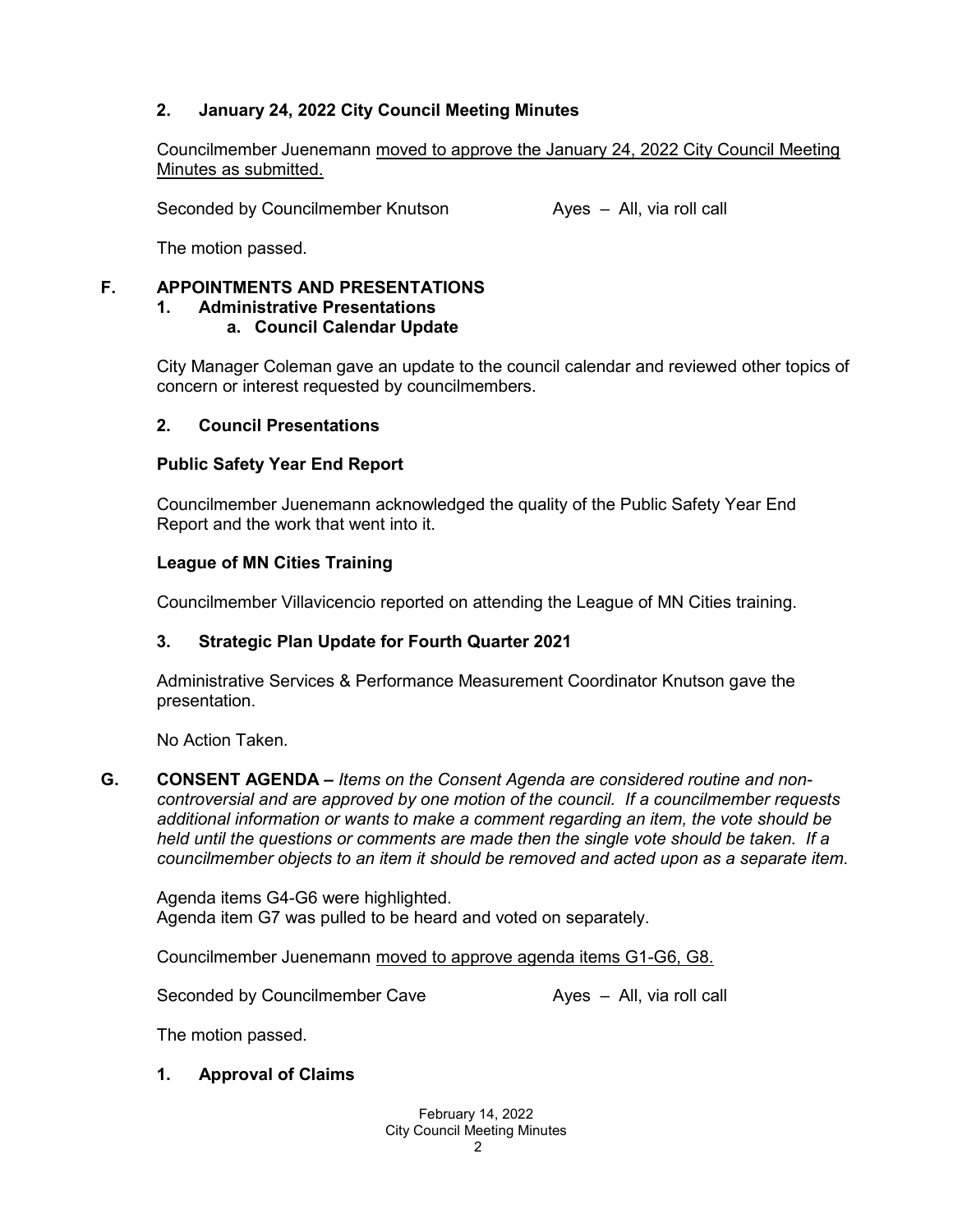Councilmember Juenemann moved to approve the approval of claims.

## ACCOUNTS PAYABLE:

| \$      | 1,808,785.49  | Checks # 108501 thru # 108543<br>dated 01/25/22                              |
|---------|---------------|------------------------------------------------------------------------------|
| \$      | 290,352.25    | Checks # 108544 thru # 108561<br>dated 02/01/22                              |
| \$      | 781,313.36    | Checks #108562 thru #108588<br>dated 02/08/22                                |
| \$      | 14,308,672.19 | Disbursements via debits to checking account<br>dated 01/17/22 thru 02/06/22 |
| \$      | 17,189,123.29 | <b>Total Accounts Payable</b>                                                |
| PAYROLL |               |                                                                              |
| \$      | 747,754.51    | Payroll Checks and Direct Deposits dated 01/21/22                            |
| \$      | 606,069.07    | Payroll Checks and Direct Deposits dated 02/04/22                            |
| \$      | 1,353,823.58  | <b>Total Payroll</b>                                                         |
|         | 18,542,946.87 | <b>GRAND TOTAL</b>                                                           |

Seconded by Councilmember Cave Ayes – All, via roll call

The motion passed.

## **2. First Amendment to Purchase Agreement with Barostas, LLC for the Sale of 2228 Maplewood Drive North**

Councilmember Juenemann moved to approve the first amendment to purchase agreement with Barostas, LLC for the sale of 2228 Maplewood Drive North.

Seconded by Councilmember Cave Ayes – All, via roll call

The motion passed.

- **3. Gladstone Phase 3 Corridor Improvements, City Project 16-18**
	- **a. Resolution Directing Modification of Existing Construction Contract, Change Order No. 2 & No. 3**
	- **b. Resolution Directing Final Payment and Acceptance of Project**

Councilmember Juenemann moved to approve the resolution Directing Modification of Existing Construction Contract, Change Order No. 2 & No. 3, Gladstone Phase 3 Corridor Improvements, City Project 16-18, and authorize the City Manager to sign Change Order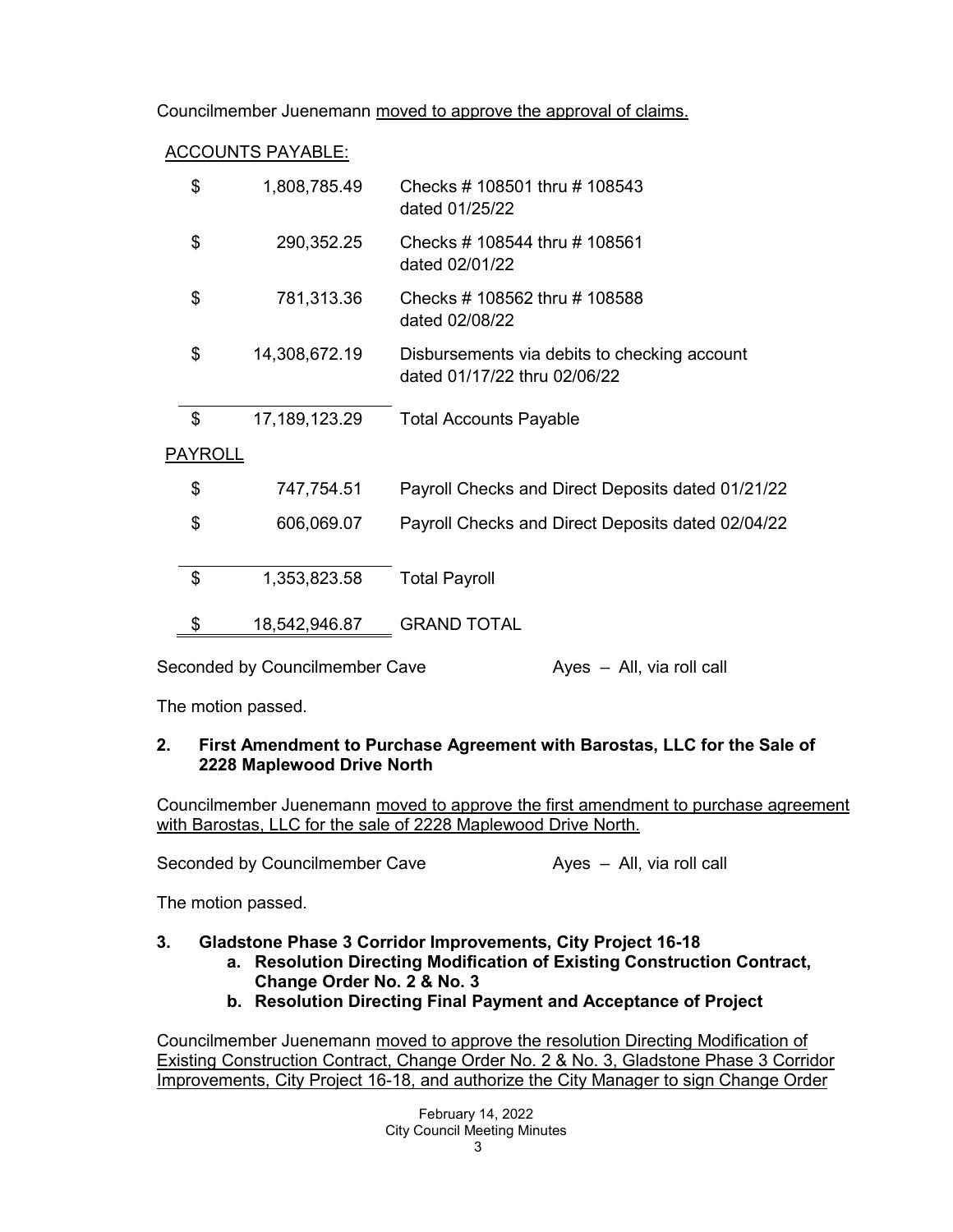#### Resolution 22-02-2040 DIRECTING MODIFICATION OF EXISTING CONSTRUCTION CONTRACT, PROJECT 16-18, CHANGE ORDER NO. 2 & No. 3

WHEREAS, the City Council of Maplewood, Minnesota has heretofore ordered the Gladstone Phase 3 Corridor Improvements, City Project 16-18, and has let a construction contract pursuant, and

WHEREAS, it is now necessary and expedient that said contract be modified and designated as Gladstone Phase 3 Corridor Improvements, City Project 16-18, Change Order No. 2 & No. 3.

NOW, THEREFORE, BE IT RESOLVED BY THE CITY COUNCIL OF MAPLEWOOD, Minnesota, that

- 1. The Mayor, City Manager, and City Engineer are hereby authorized and directed to modify the existing contract by executing said Change Order No. 2 & No. 3 which is an increase of \$77,846.60.
- 2. The revised contract amount is \$4,127,465.37

Seconded by Councilmember Cave Ayes – All, via roll call

The motion passed.

Councilmember Juenemann moved to approve the resolution Directing Final Payment and Acceptance of Project for the Gladstone Phase 3 Corridor Improvements, City Project 16- 18.

Resolution 22-02-2041

DIRECTING FINAL PAYMENT AND ACCEPTANCE OF PROJECT GLADSTONE PHASE 3 CORRIDOR IMPROVEMENTS, CITY PROJECT 16-18

WHEREAS, the City Council of Maplewood, Minnesota has heretofore ordered the Gladstone Phase 3 Corridor Improvements, City Project 16-18, and has let a construction contract, and

WHEREAS, the City Engineer for the City of Maplewood has determined that the Gladstone Phase 3 Corridor Improvements, City Project 16-18, is complete and recommends acceptance of the project.

NOW, THEREFORE, BE IT RESOLVED BY THE CITY COUNCIL OF MAPLEWOOD, Minnesota, that

City Project 16-18 is complete and maintenance of the improvements are accepted by the City; the final construction cost is \$3,917,777.88. Final payment to Veit & Company, Inc. and the release of any retainage or escrow is hereby authorized.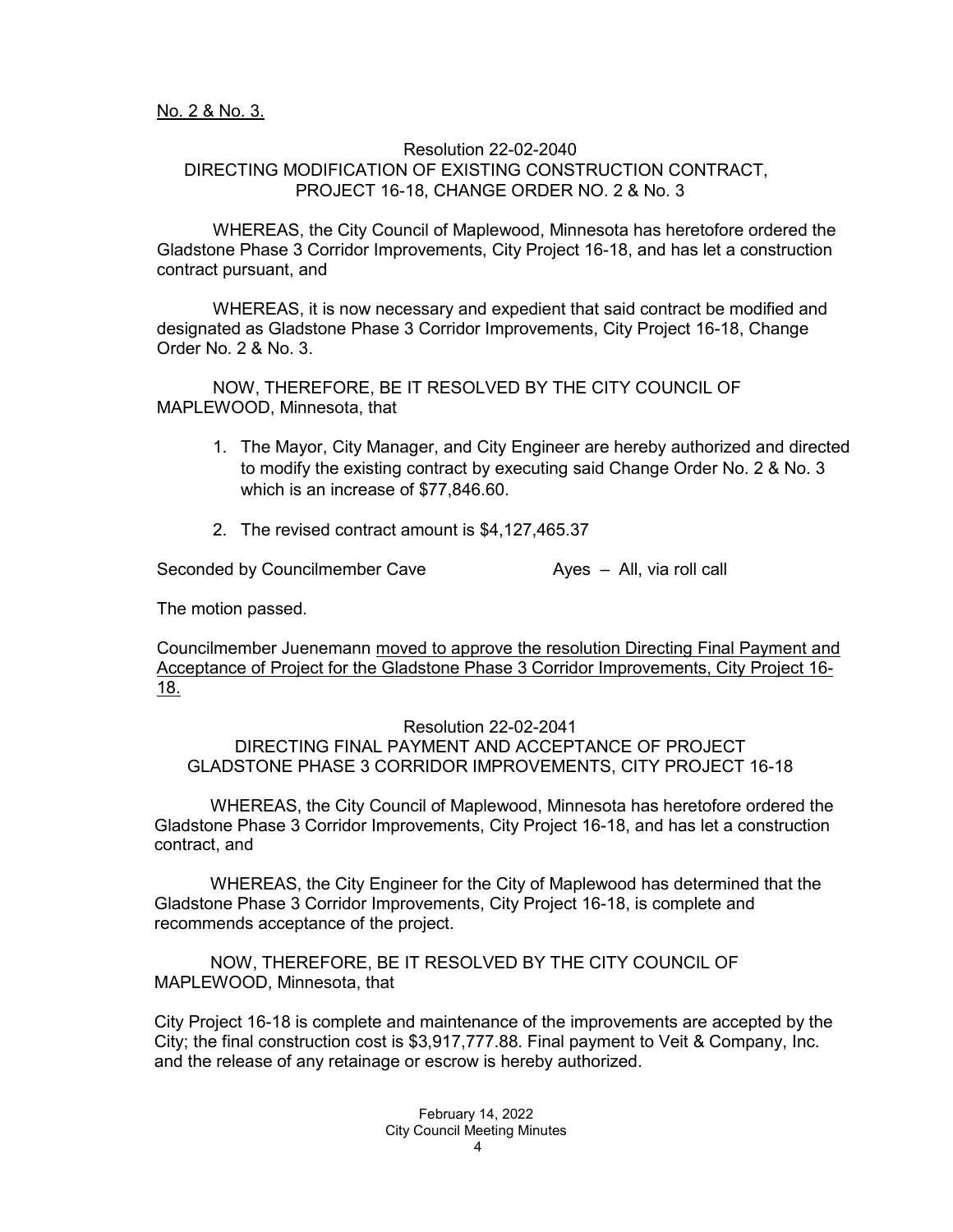The motion passed.

#### **4. Resolution Directing Modification of Existing Construction Contract, Change Order No. 20, No. 22, No. 23, No. 24, No. 26 and No. 27, North Fire Station Construction Project**

Councilmember Juenemann moved to approve the resolution Directing Modification of the Existing Construction Contract, Change Order No. 20, No. 22, No. 23, No. 24, No. 26, and No. 27, North Fire Station Construction Project, North Fire Station Construction Project and authorize the Mayor and City Manager to sign Change Order No. 20, No. 22, No. 23, No. 24, No. 26, and No. 27.

Resolution 22-02-2042

DIRECTING MODIFICATION OF EXISTING CONSTRUCTION CONTRACT, NORTH FIRE STATION CONSTRUCTION PROJECT, CHANGE ORDER NO. 20, NO. 22, NO. 23, NO. 24, NO. 26 AND CHANGE ORDER NO. 27

WHEREAS, the City Council of Maplewood, Minnesota has heretofore ordered the construction of the North Fire Station, and has approved construction contracts related to the project.

WHEREAS, it is now necessary and expedient that said contract be modified and designated as North Fire Station Construction Project, Change Order No. 20, No. 22, No. 23, No. 24, No. 26, and Change Order No. 27.

NOW, THEREFORE, BE IT RESOLVED BY THE CITY COUNCIL OF MAPLEWOOD, Minnesota, that

1. The Mayor, City Manager, and Fire and EMS Chief are hereby authorized and directed to modify the existing contract by executing said Change Order No. 20 which is an increase of \$1,029.38.

The revised contract amount for Work Scope 26-A Electrical Production Services, Inc., is \$910,724.11.

2. The Mayor, City Manager, and Fire and EMS Chief are hereby authorized and directed to modify the existing contract by executing said Change Order No. 22 which is a decrease of \$8,068.68.

The revised contract amount for Work Scope 32-B-Ebert, Inc. is \$206,194.26.

3. The Mayor, City Manager, and Fire and EMS Chief are hereby authorized and directed to modify the existing contract by executing said Change Order No. 23 which is an increase of \$3,271.50.

The revised contract amount for Work Scope 08-A-Twin City Hardware Company is \$126,450.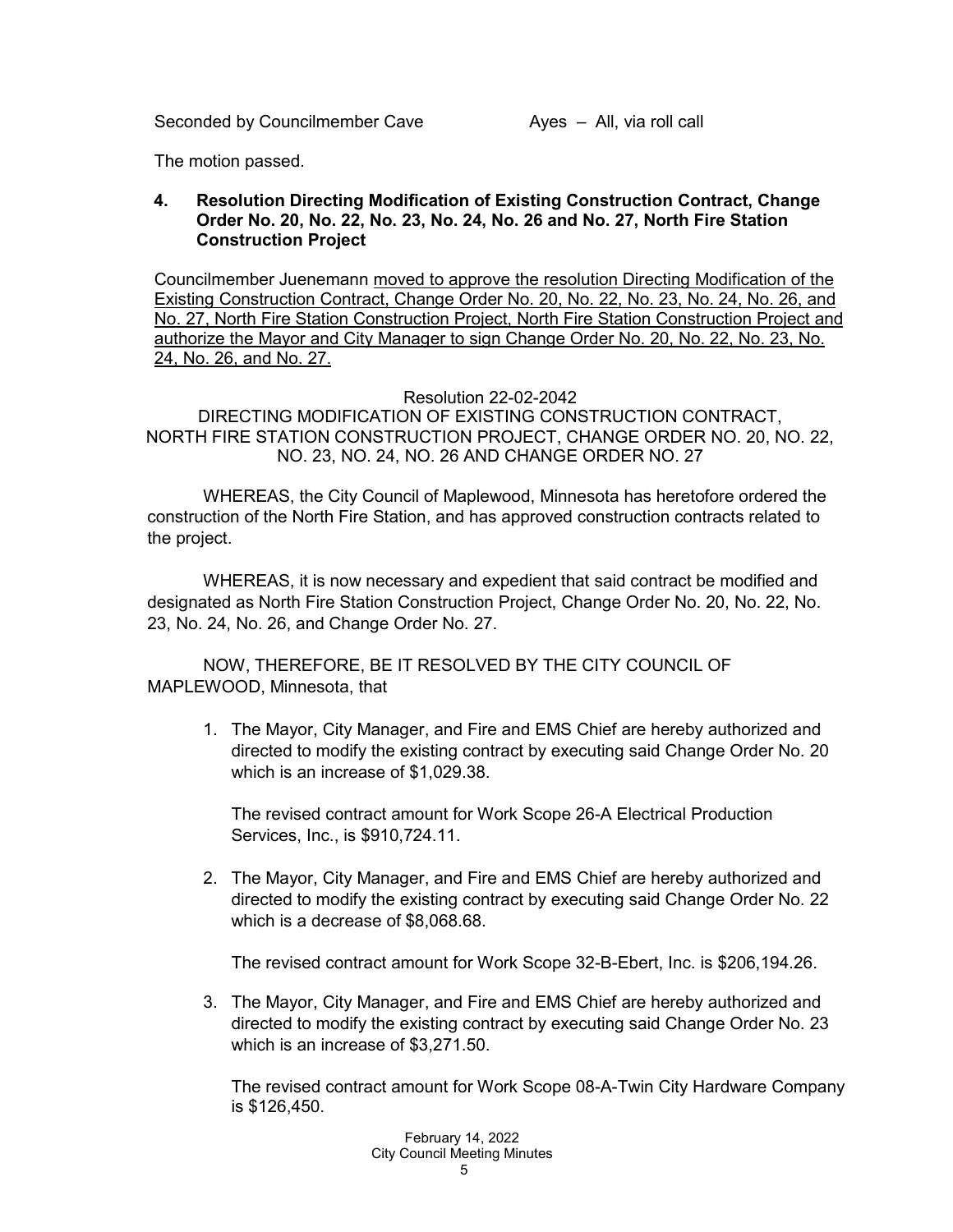The revised contract amount for Work Scope 26-A-Electrical Production Services, Inc. is \$126,450.

4. The Mayor, City Manager, and Fire and EMS Chief are hereby authorized and directed to modify the existing contract by executing said Change Order No. 24 which is an increase of \$3,991.

The revised contract amount for Work Scope 05-A-Thornberg Steel, Inc. is \$542,174.

The revised contract amount for Work Scope 05-B-KMH Erectors, Inc. is \$172,301.

The revised contract amount for Work Scope 07-H-Jackson & Associates, LLC.,is \$367,192.18.

5. The Mayor, City Manager, and Fire and EMS Chief are hereby authorized and directed to modify the existing contract by executing said Change Order No. 26 which is an increase of \$5,558.73.

The revised contract amount for Work Scope 26-A-Electrical Production Services, Inc. is \$912,224.61.

The revised contract amount for Work Scope 07-H-Jackson & Associates, LLC.,is \$367,558.18.

6. The Mayor, City Manager, and Fire and EMS Chief are hereby authorized and directed to modify the existing contract by executing said Change Order No. 27 which is an increase of \$3,899.50.

The revised contract amount for Work Scope 09-A-Mulcahy Nickolaus, LLC. is \$328,399.50

Seconded by Councilmember Cave Ayes – All, via roll call

The motion passed.

**5. First Amendment to Joint Powers Agreement with Ramsey County for Embedded Social Worker**

Councilmember Juenemann moved to approve the first amendment to the Joint Powers Agreement with Ramsey County for Embedded Social Worker.

Seconded by Councilmember Cave Ayes – All, via roll call

The motion passed.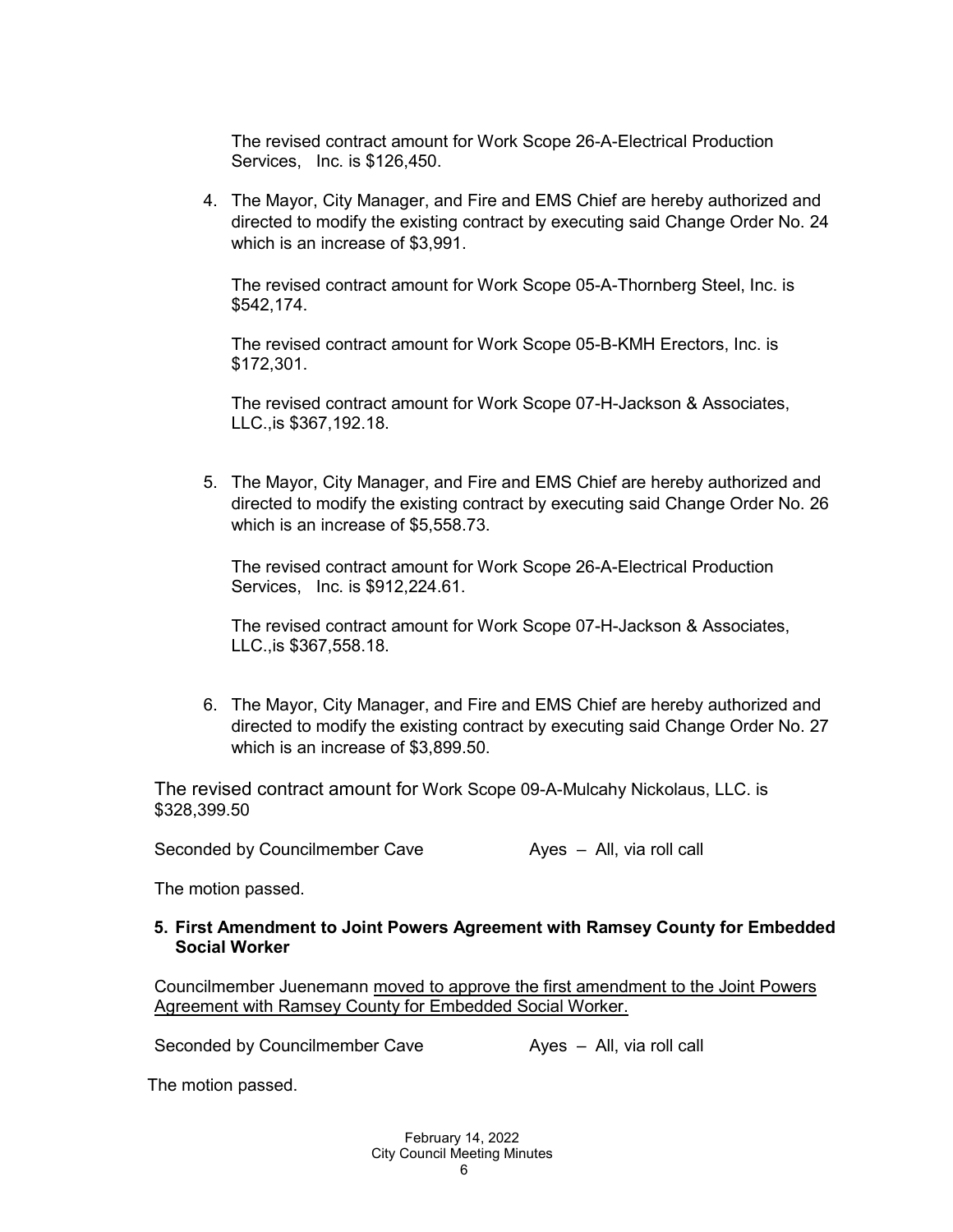#### **6. Resolution Accepting Great River Greening Pollinator Central: Habitat Improvement with Citizen Monitoring Agreement**

Councilmember Juenemann moved to approve the Great River Greening Pollinator Central: Habitat Improvement with Citizen Monitoring Agreement Resolution and to authorize the Mayor and City Manager to enter into an agreement with Great River Greening.

#### Resolution 22-02-2043

## ACCEPTANCE OF GREAT RIVER GREENING POLLINATOR CENTRAL: HABITAT IMPROVEMENT WITH CITIZEN MONITORING AGREEMENT

WHEREAS, The Minnesota Legislature, under M.L. 2021, First Special Session, Chp. 06, Art. 05, Sec. 02, Subd. 08a, Pollinator Central: Habitat Improvement with Citizen Monitoring, appropriated \$750,000 the second year from the trust fund to the Commissioner of Natural Resources for an agreement with Great River Greening (GRG) to restore and enhance approximately 400 acres of pollinator habitat on traditional and nontraditional sites; and

WHEREAS, (Partial) funding for this project is provided by the Minnesota Environment and Natural Resources Trust Fund as recommended by the Legislative-Citizen Commission on Minnesota Resources (LCCMR).

WHEREAS, Partial funding is provided by The National Fish and Wildlife Foundation NFWF) Monarch Butterfly and Pollinators Conservation Fund, Improving Pollinator Habitat for Rusty Patched Bumble Bee and Other Pollinators (MN) grant, awarded GRG \$84,999.58 to improve habitat for monarch butterflies, rusty patched bumble bees and other pollinators along the Mississippi River Corridor near the Twin Cities metropolitan area in Minnesota; to improve 700 acres, collect 8 pounds of milkweed seed and engage 200 people; and

WHEREAS, The City of Maplewood proposed a partnership with GRG to improve pollinator habitat at the Maplewood City Hall Campus; and

WHEREAS, The City seeks to enter into an agreement with GRG for the purpose of support of the Maplewood City Hall Pollinator Habitat Improvement Project, with GRG contributing funds from the above appropriations; and

WHEREAS, the LCCMR funding will provide for installation of 9 acres of pollinator beneficial native plants, benefitting Monarch Butterflies and the Federally Endangered Rusty-Patched Bumble Bee on the Maplewood City Hall Campus; and

WHEREAS, the NFWF funding will provide contracted grazing services for removal of buckthorn and other invasive plants on the City Hall Campus; and

WHEREAS, replacement of current sloped lawn and short-rooted invasive plants by long-rooted native plant species will enhance storm water infiltration and reduce erosion; and

 WHEREAS, Great River Greening agrees to contribute \$37,500 and the city agrees to contribute \$7500 toward the project;

NOW, THEREFORE, BE IT RESOLVED that the Maplewood City Council authorizes

February 14, 2022 City Council Meeting Minutes 7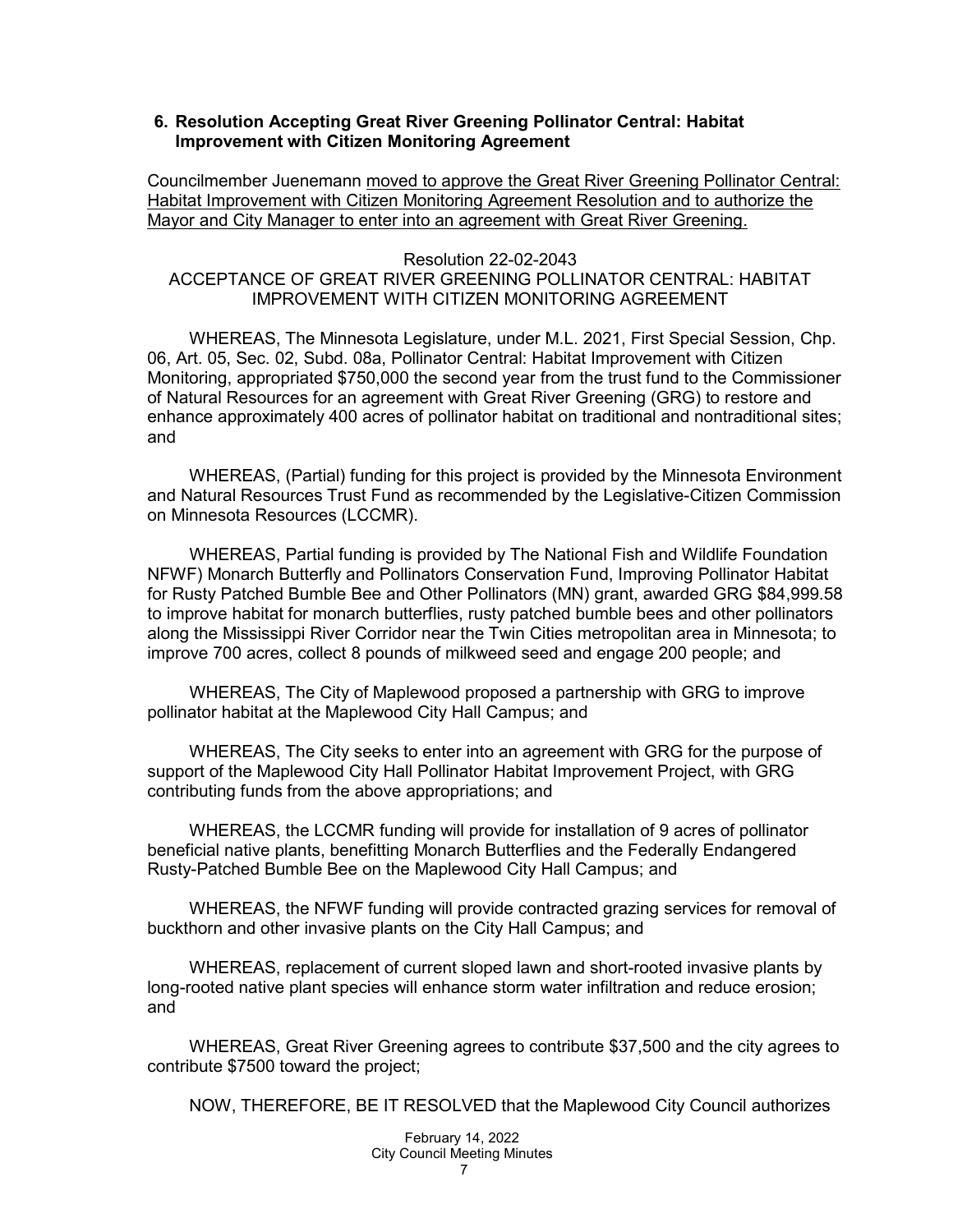the City of Maplewood to enter into this agreement.

Seconded by Councilmember Cave Ayes – All, via roll call

The motion passed.

# **7. Strategic Priorities Modifications**

City Manager Coleman gave further information on the new priorities. Councilmembers discussed the topic and amended the Financial and Asset Management to include the word "quality".

Councilmember Juenemann moved to establish the City's Strategic Priorities as: Community Inclusiveness, Environmental Stewardship, Financial & Asset Management, Integrated Communication, Operational Effectiveness, and Targeted Redevelopment and to add the word "quality" in the Financial and Asset Management Strategic Priority.

Seconded by Councilmember Cave Ayes – All, via roll call

The motion passed.

# **8. 2022 Master Group Contract for Medica Insurance Company**

Councilmember Juenemann moved to approve the 2022 Master Group Contract for Medica Insurance Company.

Seconded by Councilmember Cave Ayes – All, via roll call

The motion passed.

- **H. PUBLIC HEARINGS** *– If you are here for a Public Hearing please familiarize yourself with the Rules of Civility printed on the back of the agenda. Sign in with the City Clerk before addressing the council. At the podium please state your name and address clearly for the*  record. All comments/questions shall be posed to the Mayor and Council. The Mayor will then *direct staff, as appropriate, to answer questions or respond to comments.*
	- **1. Cope Avenue Improvements, City Project 21-06**
		- **a. Public Hearing 7:00 pm**
		- **b. Resolution Ordering Improvement after Public Hearing (4 votes)**

Public Works Director Love introduced Assistant City Engineer Jarosch who gave the presentation and answered questions of council.

Mayor Abrams opened public hearing. The following people spoke:

None

Mayor Abrams closed the public hearing.

Councilmember Juenemann moved to approve the Resolution Ordering the Improvement for the Cope Avenue Improvements, City Project 21-06 (Four affirmative votes are required to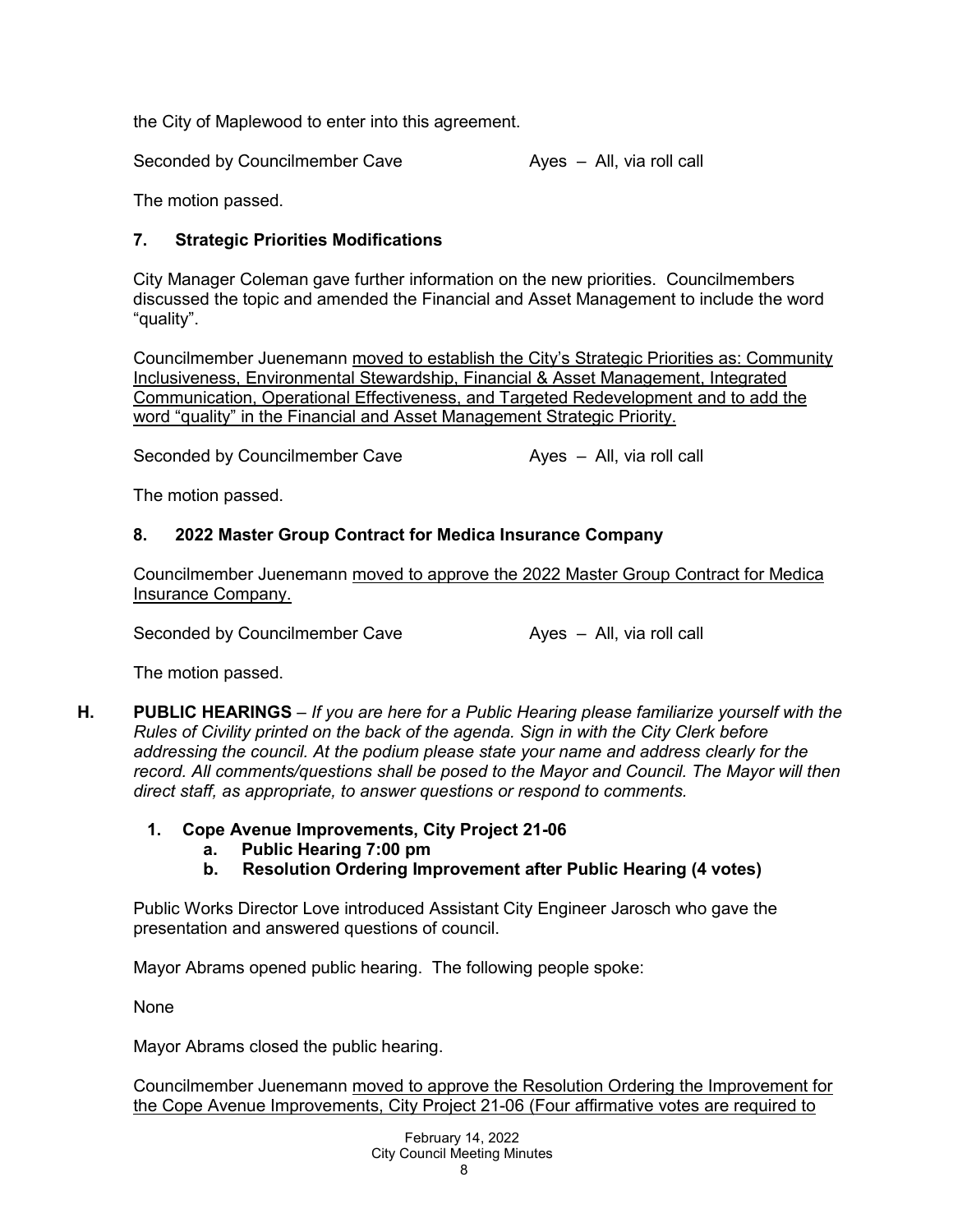#### Resolution 22-02-2044 ORDERING IMPROVEMENT

WHEREAS, pursuant to a resolution of the City Council adopted January  $24<sup>th</sup>$ , 2022, a date for a council hearing was set on the proposed street improvements for the Cope Avenue Improvements, City Project 21-06; and

WHEREAS, a notice was mailed ten days in advance to residents and a notice of the hearing was published, and the hearing was duly held on February 14<sup>th</sup>, 2022; and the council has heard all persons desiring to be heard on the matter and has fully considered the same;

NOW, THEREFORE, BE IT RESOLVED BY THE CITY COUNCIL OF MAPLEWOOD, MINNESOTA:

- 1. That it is necessary, cost-effective and feasible, as detailed in the Feasibility Report, that the City of Maplewood make improvements to the Cope Avenue Improvements, City Project 21-06.
- 2. Such improvements ordered as proposed in the Council resolution adopted on the 14<sup>th</sup> day of February, 2022.
- 3. The City Engineer, or his designee, is the designated engineer for this improvement project and is hereby directed to prepare final plans and specifications as previously directed by the City Council at the January  $24<sup>th</sup>$ , 2022 council meeting.
- 4. The Finance Director was authorized to make the financial transfers necessary for the preparation of plans and specifications at the January  $24<sup>th</sup>$ , 2022 council meeting. A budget of \$3,927,500 was established at that time. The proposed financing plan shall be implemented and is as follows

| <b>Estimated Project Cost Recovery</b>  |                     |            |  |
|-----------------------------------------|---------------------|------------|--|
| <b>Funding Source</b>                   | <b>Total Amount</b> | % of Total |  |
| <b>Environmental Utility Fund</b>       | \$429,100           | 11%        |  |
| G.O. Bonds Improvement                  | \$1,688,000         | 43%        |  |
| <b>Sanitary Sewer Fund</b>              | \$209,900           | 5%         |  |
| <b>Special Benefit Assessment</b>       | \$441,000           | 11%        |  |
| St. Paul Regional Water                 | \$1,004,500         | 26%        |  |
| W.A.C. Fund                             | \$155,000           | 4%         |  |
| <b>Total Estimated Project Funding:</b> | \$3,927,500         | 100%       |  |

Seconded by Councilmember Knutson Ayes – All, via roll call

The motion passed.

## **2. Gervais Area Pavement Rehabilitation, City Project 21-07**

- **a. Public Hearing 7:00 pm**
- **b. Resolution Ordering Improvement after Public Hearing (4 votes)**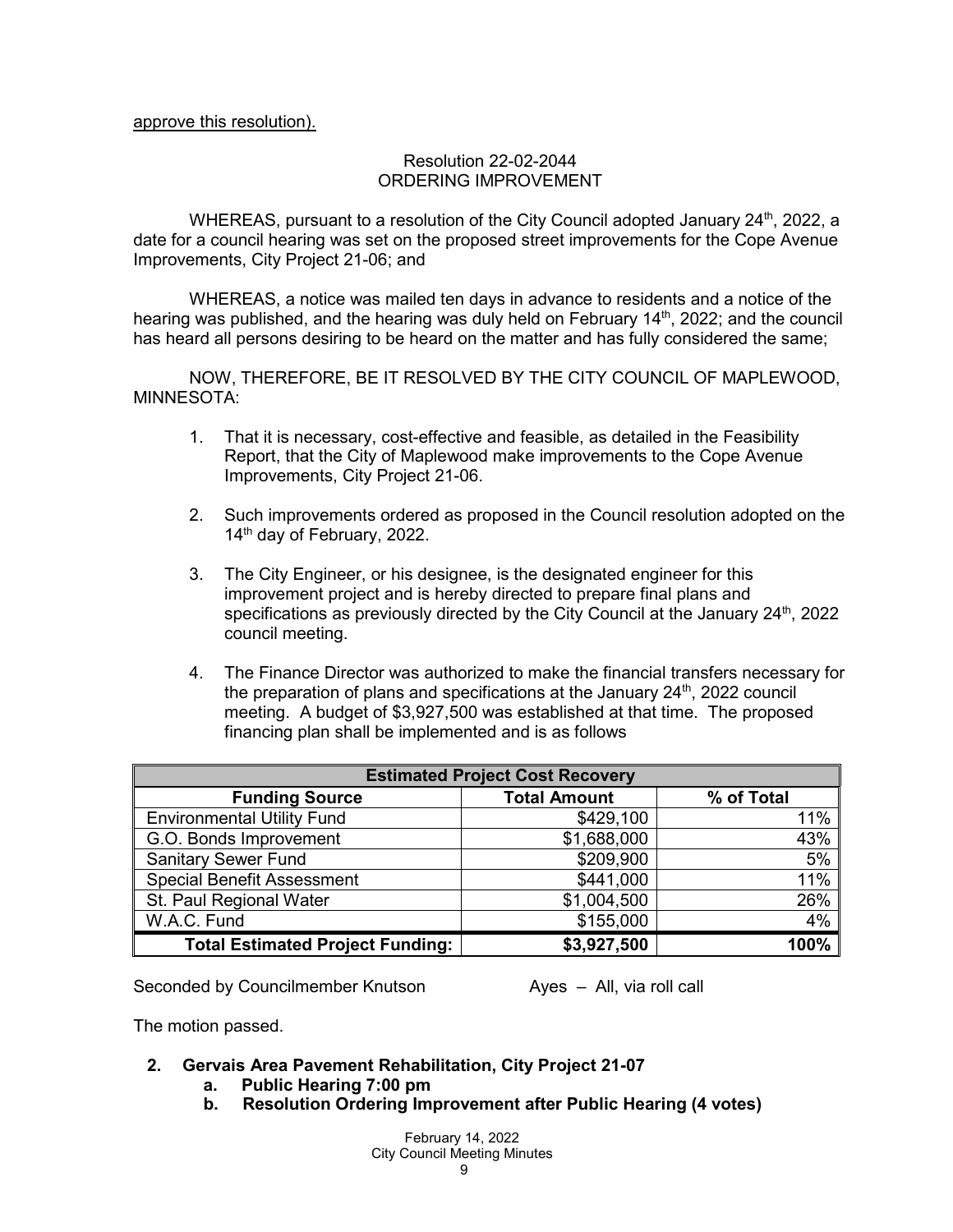Assistant City Engineer Jarosch who gave the presentation and answered questions of council

Mayor Abrams opened public hearing. The following people spoke:

Jim Hornecker with Cub Foods.

Mayor Abrams closed the public hearing.

Councilmember Cave moved to approve the Resolution Ordering the Improvements for the Gervais Area Pavement Rehabilitation (Four affirmative votes are required to approve this resolution).

#### Resolution 22-02-2045 ORDERING IMPROVEMENT

WHEREAS, pursuant to a resolution of the City Council adopted January  $24<sup>th</sup>$ , 2022, a date for a council hearing was set on the proposed street improvements for the Gervais Area Pavement Rehabilitation, City Project 21-07; and

WHEREAS, a notice was mailed ten days in advance to residents and a notice of the hearing was published, and the hearing was duly held on February 14<sup>th</sup>, 2022; and the council has heard all persons desiring to be heard on the matter and has fully considered the same;

NOW, THEREFORE, BE IT RESOLVED BY THE CITY COUNCIL OF MAPLEWOOD, MINNESOTA:

- 1. That it is necessary, cost-effective and feasible, as detailed in the Feasibility Report, that the City of Maplewood make improvements to the Gervais Area Pavement Rehabilitation, City Project 21-07.
- 2. Such improvements ordered as proposed in the Council resolution adopted on the 14<sup>th</sup> day of February, 2022.
- 3. The City Engineer, or his designee, is the designated engineer for this improvement project and is hereby directed to prepare final plans and specifications as previously directed by the City Council at the January  $24<sup>th</sup>$ , 2022 council meeting.
- 4. The Finance Director was authorized to make the financial transfers necessary for the preparation of plans and specifications at the January  $24<sup>th</sup>$ , 2022 council meeting. A budget of \$4,113,300 was established at that time. The proposed financing plan shall be implemented and is as follows:

| <b>Estimated Project Cost Recovery</b> |                     |            |  |
|----------------------------------------|---------------------|------------|--|
| <b>Funding Source</b>                  | <b>Total Amount</b> | % of Total |  |
| <b>Special Benefit Assessments</b>     | \$1,097,000         | 26%        |  |
| G.O. Improvement Bonds                 | \$194,928           | $5\%$      |  |
| <b>Environmental Utility Fund</b>      | \$171,200           | 4% l       |  |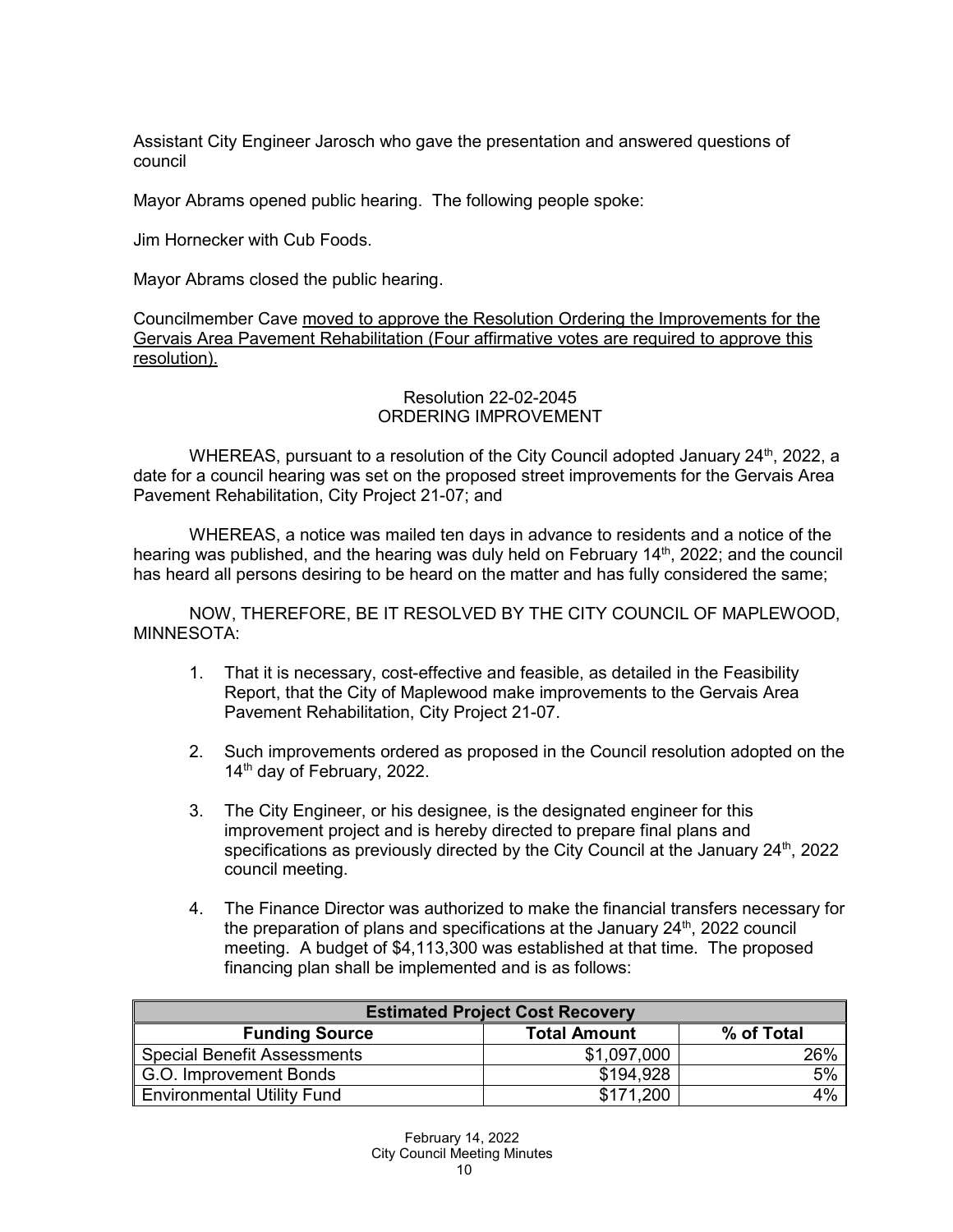| <b>Sanitary Sewer Fund</b>                | \$89,300    | $2\%$ |
|-------------------------------------------|-------------|-------|
| <b>Street Revitalization Fund</b>         | \$1,202,272 | 29%   |
| W.A.C. Fund                               | \$156,900   | $4\%$ |
| <b>Saint Paul Regional Water Services</b> | \$648,400   | 16%   |
| City of North Saint Paul                  | \$553,300   | 14%   |
| <b>Total Estimated Project Funding:</b>   | \$4,113,300 | 100%  |

Seconded by Councilmember Juenemann Ayes – All, via roll call

The motion passed.

## **I. UNFINISHED BUSINESS**

None

## **J. NEW BUSINESS**

### **1. Resolution Accepting Feasibility Study, Authorizing Preparation of Plans & Specifications, and Calling for a Public Hearing for McMenemy Street Improvement Project, City Project 21-02**

Assistant City Engineer Jarosch who gave the presentation Community Development Director Thomson answered questions of council.

Councilmember Juenemann moved to approve a Resolution Accepting the Feasibility Report, Authorizing the Preparation of Plans and Specifications, and Calling for a Public Hearing at 7:00 p.m. on February 28, 2022 for the McMenemy Improvements, City Project 21-02.

Resolution 22-02-2046

ACCEPTING FEASIBILITY STUDY, AUTHORIZING PREPARATION OF PLANS AND SPECIFICATIONS, AND CALLING FOR PUBLIC HEARING

WHEREAS, pursuant to a resolution of the council adopted August  $9<sup>th</sup>$ , 2021, a report has been prepared by Bolton and Menk, Incorporated with reference to the improvement of the McMenemy Street Improvements, City Project 21-02, and this report was received by the council on February 14<sup>th</sup>, 2022.

WHEREAS, the report provides information regarding whether the proposed project is necessary, cost-effective, and feasible,

NOW, THEREFORE, BE IT RESOLVED BY THE CITY COUNCIL OF MAPLEWOOD, MINNESOTA:

- 1. The City Council will consider the McMenemy Street Improvements, City Project 21-02 in accordance with the report and the assessment of abutting property for all or a portion of the cost of the improvement pursuant to Minnesota Statutes, Chapter 429 at an estimated total cost of \$5,448,000.
- 2. The City Engineer or his designee is the designated engineer for this improvement project and is hereby directed to prepare final plans and specifications for the making of said improvement.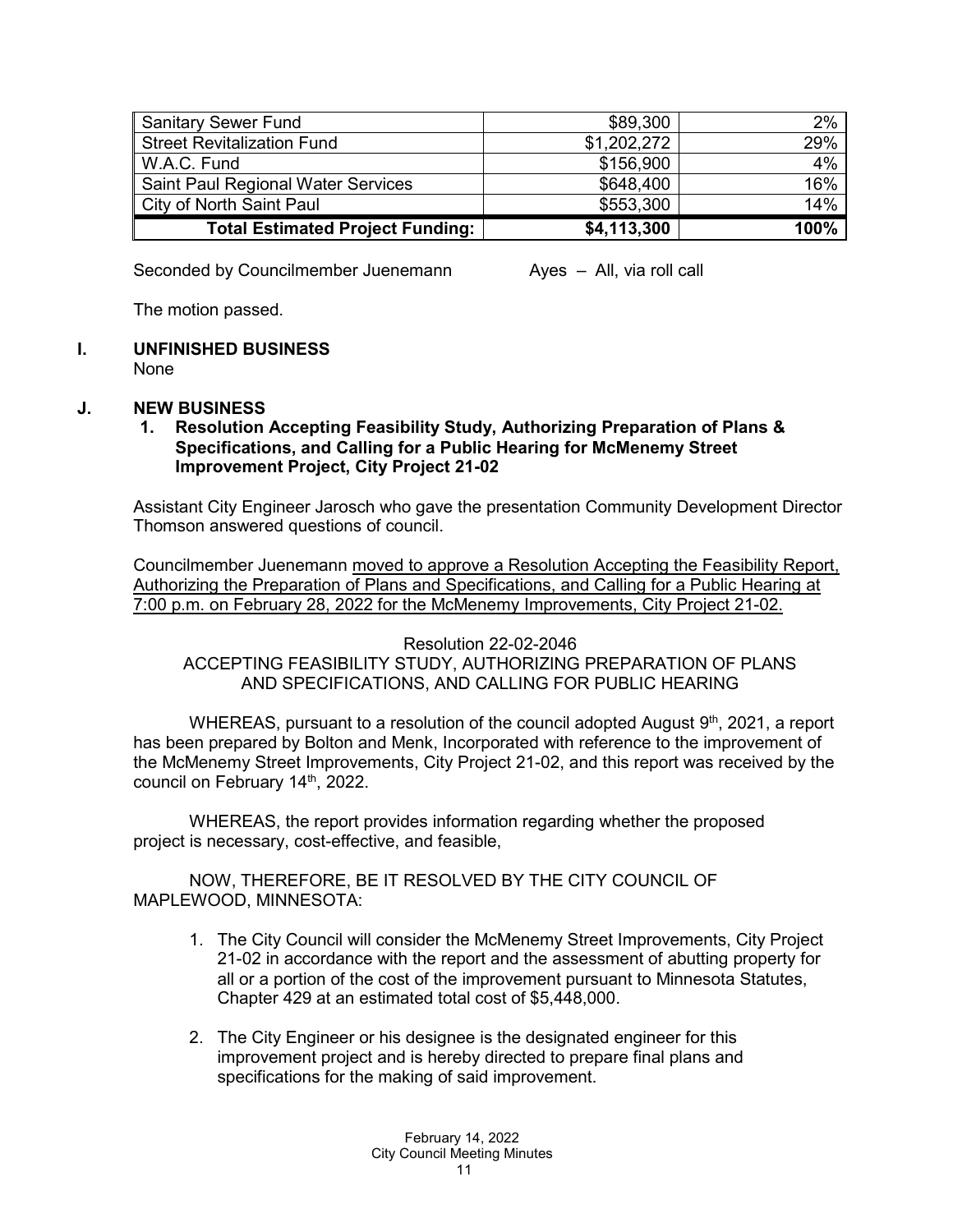3. The Finance Director is hereby authorized to make the financial transfers necessary for the preparation of plans and specifications. A proposed budget of \$5,448,000 shall be established. The proposed financing plan is as follows

| <b>Estimated Project Cost Recovery</b>  |                     |            |  |
|-----------------------------------------|---------------------|------------|--|
| <b>Funding Source</b>                   | <b>Total Amount</b> | % of Total |  |
| <b>Environmental Utility Fund</b>       | \$1,059,100         | 19%        |  |
| G.O. Bonds Improvement                  | \$1,156,600         | 21%        |  |
| <b>Sanitary Sewer Fund</b>              | \$54,200            | $1\%$      |  |
| <b>Special Benefit Assessment</b>       | \$630,300           | $12\%$     |  |
| St. Paul Regional Water                 | \$1,104,800         | 20%        |  |
| W.A.C. Fund                             | \$193,000           | 4%         |  |
| <b>Local Road Improvement Grant</b>     | \$1,250,000         | 23%        |  |
| <b>Total Estimated Project Funding:</b> | \$5,448,000         | 100%       |  |

4. A public hearing shall be held on such proposed improvement on the 28th day of February, 2022 at 7:00 PM. The City Clerk shall give mailed and published notice of such hearing and improvement as required by law.

Seconded by Councilmember Knutson **Ayes** – All, via roll call

The motion passed.

# **2. Scooter's Coffee, 2228 Maplewood Drive North**

**a. Conditional Use Permit and Setback Variance Resolution**

## **b. Design Review Resolution**

Community Development Director Thomson gave the presentation and answered questions of council.

Residents Catherine and Debbie Dupre expressed their concerns about the project.

Mayor Abrams moved to approve the resolution for a conditional use permit and setback variance for a proposed drive-thru coffee kiosk at 2228 Maplewood Drive North.

> Resolution 22-02-2047 CONDITIONAL USE PERMIT AND SETBACK VARIANCE RESOLUTION

BE IT RESOLVED by the City Council of the City of Maplewood, Minnesota, as follows:

Section 1. Background.

- 1.01 Chris Crotteau, on behalf of Barostas Keller, LLC has requested approval of a conditional use permit and setback variance to allow for the construction of a coffee shop on the property.
- 1.02 The property is located at 2228 Maplewood Drive and is legally described as: Lot 1, Block 1, Keller Addition, Ramsey County, Minnesota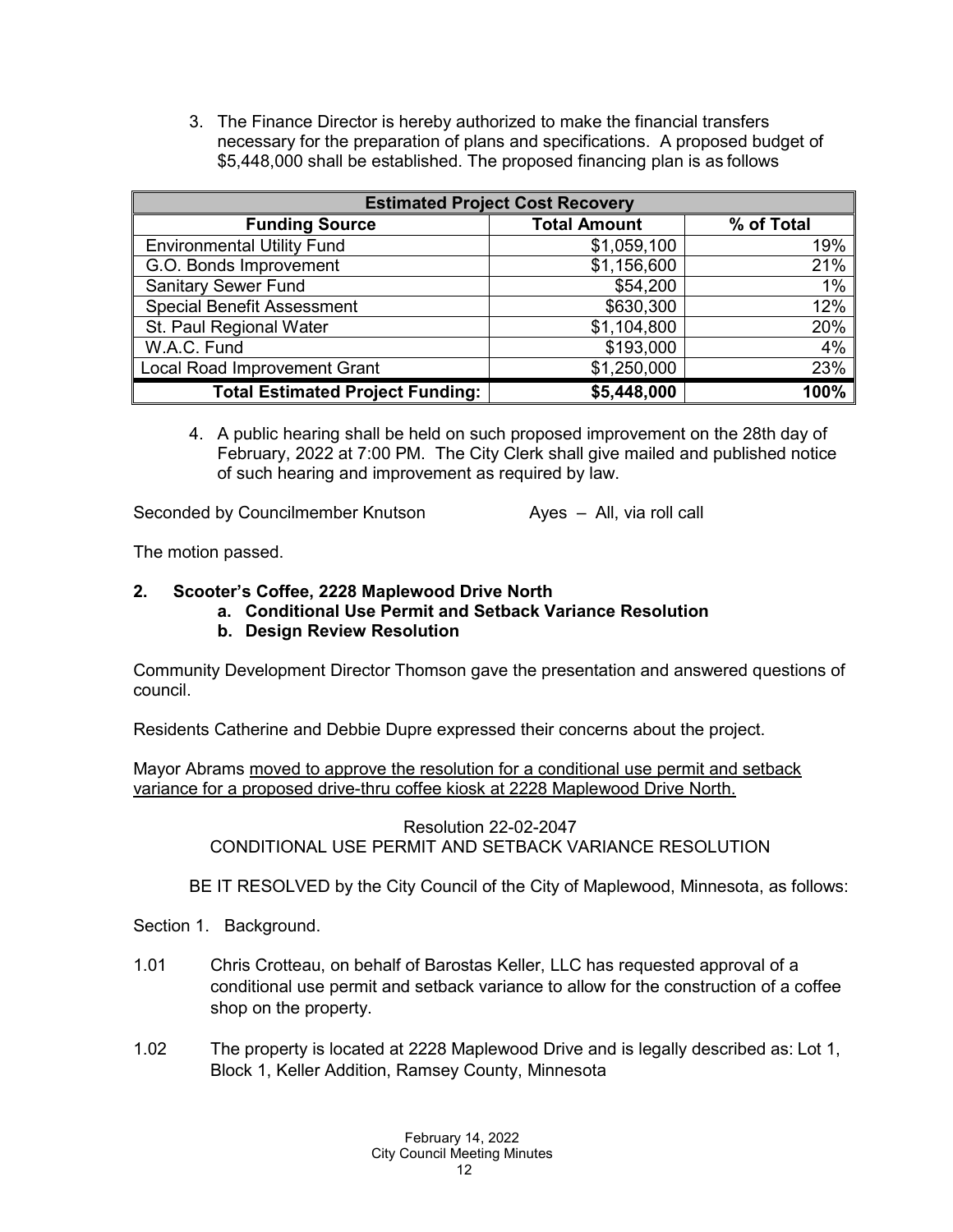PIN: 092922340007

- 1.03 City Ordinance Section 44-637(a) (b) requires a conditional use permit for any building erected, altered or conducted within 350 feet of a residential district.
- 1.04 The variance will allow a portion, approximately 25 square feet, of the parking lot and drive aisle to be within the required parking setback.

Section 2. Standards

- 2.01 General Conditional Use Permit Standards. City Ordinance Section 44-1097(a) states that the City Council must base approval of a Conditional Use Permit on the following nine standards for approval.
	- 1. The use would be located, designed, maintained, constructed and operated to be in conformity with the City's Comprehensive Plan and Code of Ordinances.
	- 2. The use would not change the existing or planned character of the surrounding area.
	- 3. The use would not depreciate property values.
	- 4. The use would not involve any activity, process, materials, equipment or methods of operation that would be dangerous, hazardous, detrimental, disturbing or cause a nuisance to any person or property, because of excessive noise, glare, smoke, dust, odor, fumes, water or air pollution, drainage, water run-off, vibration, general unsightliness, electrical interference or other nuisances.
	- 5. The use would not exceed the design standards of any affected street.
	- 6. The use would be served by adequate public facilities and services, including streets, police and fire protection, drainage structures, water and sewer systems, schools and parks.
	- 7. The use would not create excessive additional costs for public facilities or services.
	- 8. The use would maximize the preservation of and incorporate the site's natural and scenic features into the development design.
	- 9. The use would cause minimal adverse environmental effects.
- 2.02 Variance Standard. City Ordinance Section 44-13 refers to state statute which states a variance may be granted from the requirements of the zoning ordinance when: (1) the variance is in harmony with the general purposes and intent of this ordinance; (2) when the variance is consistent with the comprehensive plan; and (3) when the applicant establishes that there are practical difficulties in complying with the ordinance. Practical difficulties mean: (1) the proposed use is reasonable; (2) the need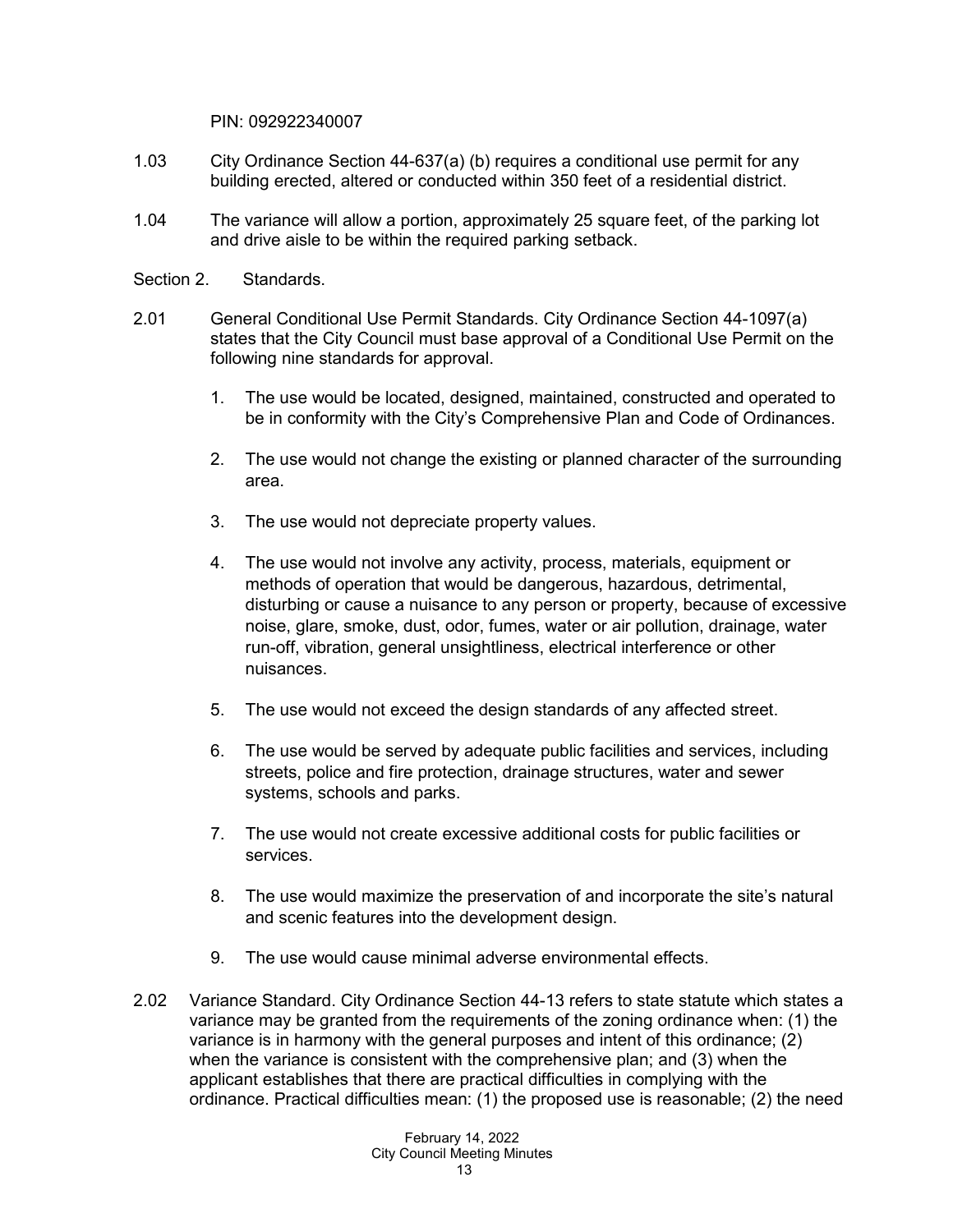for a variance is caused by circumstances unique to the property, not created by the property owner, and not solely based on economic conditions; (3) the variance, if granted, will not alter the essential character of the locality.

Section 3. Findings.

- 3.01 The proposal meets the specific conditional use permit standards.
- 3.02 The setback variance request meets the required standards for a variance.
- Section 4. City Review Process
- 4.01 The City conducted the following review when considering this conditional use permit and setback variance request.
	- 1. On January 18, 2022, the Planning Commission held a public hearing. City staff published a hearing notice in the Pioneer Press and sent notices to the surrounding property owners. The Planning Commission gave everyone at the hearing a chance to speak and present written statements. The Planning Commission recommended that the City Council approve this resolution.
	- 2. On February 14, 2022, the City Council discussed this resolution. They considered reports and recommendations from the planning commission and City staff.
- Section 5. City Council
- 5.01 The City Council hereby approves the resolution. Approval is based on the findings outlined in section 3 of this resolution. Approval is subject to the following conditions:
	- 1. All construction shall follow the approved plans, date-stamped December 21, 2021. The director of community development may approve minor changes.
	- 2. The proposed construction must be substantially started within one year of council approval or the permit shall become null and void.
	- 3. The city council shall review this permit in one year.
	- 4. The applicant shall meet the conditions outlined in the design review resolution.
	- 5. All work shall follow the approved plans. City staff may approve minor changes.

Seconded by Councilmember Knutson **Ayes** – All, via roll call

The motion passed.

Councilmember Juenemann moved to approve a design review resolution and project plans date stamped December 21, 2021, for a proposed drive-thru coffee kiosk at 2228 Maplewood Drive North.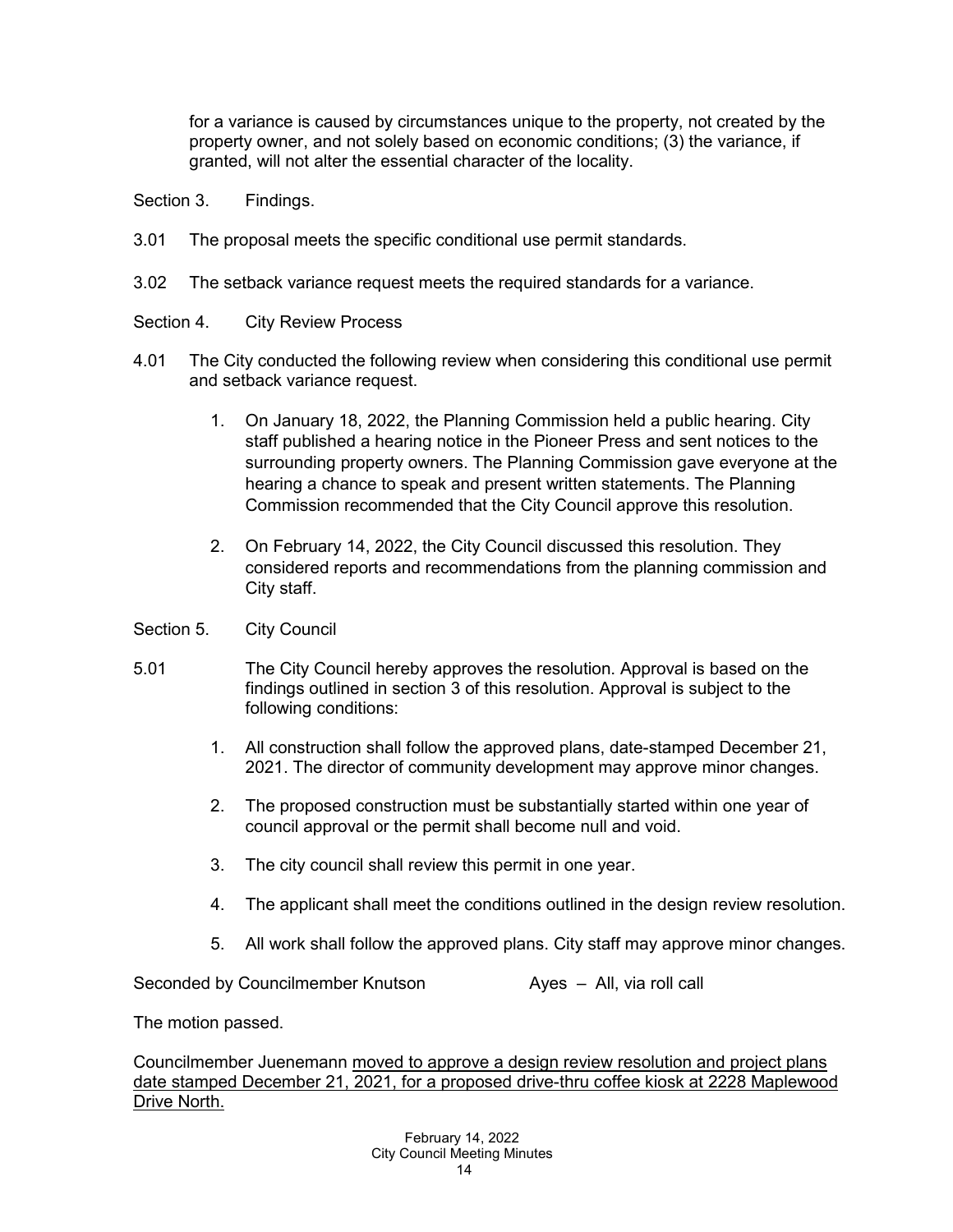#### Resolution 22-02-2048 DESIGN REVIEW RESOLUTION

BE IT RESOLVED by the City Council of the City of Maplewood, Minnesota, as follows:

- Section 1. Background.
- 1.01 Chris Crotteau, on behalf of Barostas Keller, LLC has requested design review approval to allow for the construction of a coffee shop on the property.
- 1.02 The property is located at 2228 Maplewood Drive North and is legally described as: Lot 1, Block 1, Keller Addition, Ramsey County, Minnesota

PIN: 092922340007

- 1.03 On January 18, 2022, the community design review board reviewed this request. The applicant was provided the opportunity to present information to the community design review board. The community design review board considered all of the comments received and the staff report, which are incorporated by reference into this resolution.
- Section 2. Standards.
- 2.01 City ordinance Section 2-290(b) requires that the community design review board make the following findings to approve plans:
	- 1. That the design and location of the proposed development and its relationship to neighboring, existing or proposed developments and traffic is such that it will not impair the desirability of investment or occupation in the neighborhood; that it will not unreasonably interfere with the use and enjoyment of neighboring, existing or proposed developments; and that it will not create traffic hazards or congestion.
	- 2. That the design and location of the proposed development are in keeping with the character of the surrounding neighborhood and are not detrimental to the harmonious, orderly and attractive development contemplated by this article and the city's comprehensive municipal plan.
	- 3. That the design and location of the proposed development would provide a desirable environment for its occupants, as well as for its neighbors, and that it is aesthetically of good composition, materials, textures and colors.

Section 3. Findings.

3.01 The proposal meets the specific findings for design review approval.

Section 4. City Council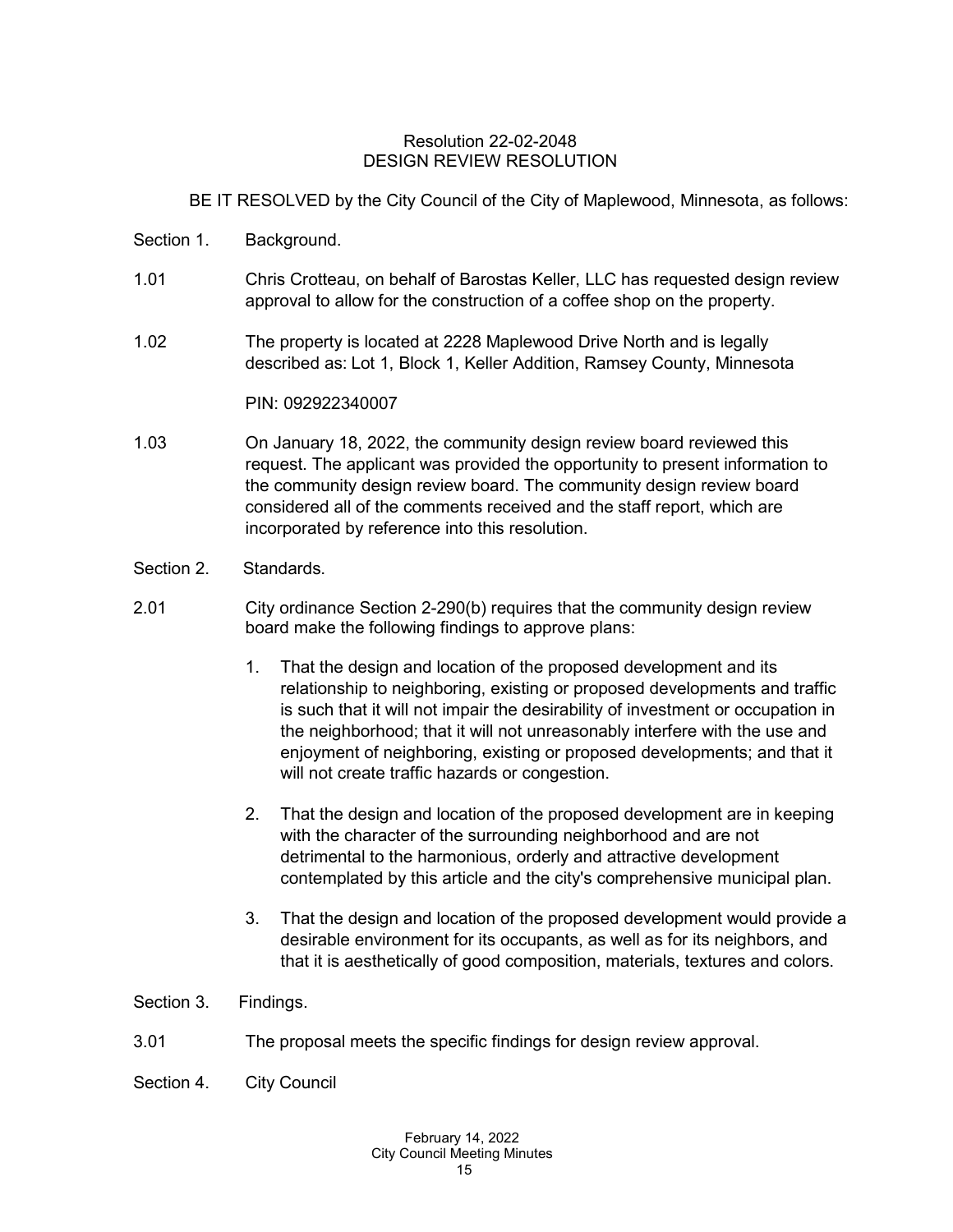- 4.01 The City Council hereby approves the resolution. Approval is based on the findings outlined in section 3 of this resolution. Subject to staff approval, the site must be developed and maintained in substantial conformance with the site and design plans date-stamped December 21, 2021. Approval is subject to the following conditions:
	- 1. Repeat this review again in two years, if the city has not issued a building permit.
	- 2. The applicant shall meet the requirements set forth in the report by the Assistant City Engineer, Jon Jarosch, dated January 6, 2022.
	- 3. The applicant shall meet the requirements set forth in the report by the Environmental Planner, Shann Finwall, and the Natural Resources Coordinator, Carole Gernes, dated January 6, 2022. The applicant shall update details on the landscape plan, per staff's recommendations and submit a revised plan.
	- 4. The applicant shall obtain an annual food establishment license.
	- 5. All signage must meet the City's sign ordinance and be approved with a separate sign permit.
	- 6. All requirements of the Fire Code and Building Code must be achieved.
	- 7. All mechanical equipment and trash receptacles shall be screened from view of all nearby residential properties, per city ordinance standards.
	- 8. The applicant shall restore any public right-of-way, adjacent property or property irons disturbed by the construction.
	- 9. A cash escrow or an irrevocable letter of credit for all required exterior improvements. The amount shall be 150 percent of the cost of the work.
	- 10. The applicant shall complete the following before occupying the building:
		- a. Replace any property irons removed because of this construction.
		- b. Provide continuous concrete curb and gutter around the parking lot and driveways.
		- c. Install all required landscaping and an in-ground lawn irrigation system for all landscaped areas.
	- 11. If any required work is not done, the city may allow temporary occupancy if:
		- a. The city determines that the work is not essential to the public health, safety or welfare.
		- b. The above-required letter of credit or cash escrow is held by the City of Maplewood for all required exterior improvements. The owner or contractor shall complete any unfinished exterior improvements by June 1 of the following year if occupancy of the building is in the fall or

February 14, 2022 City Council Meeting Minutes 16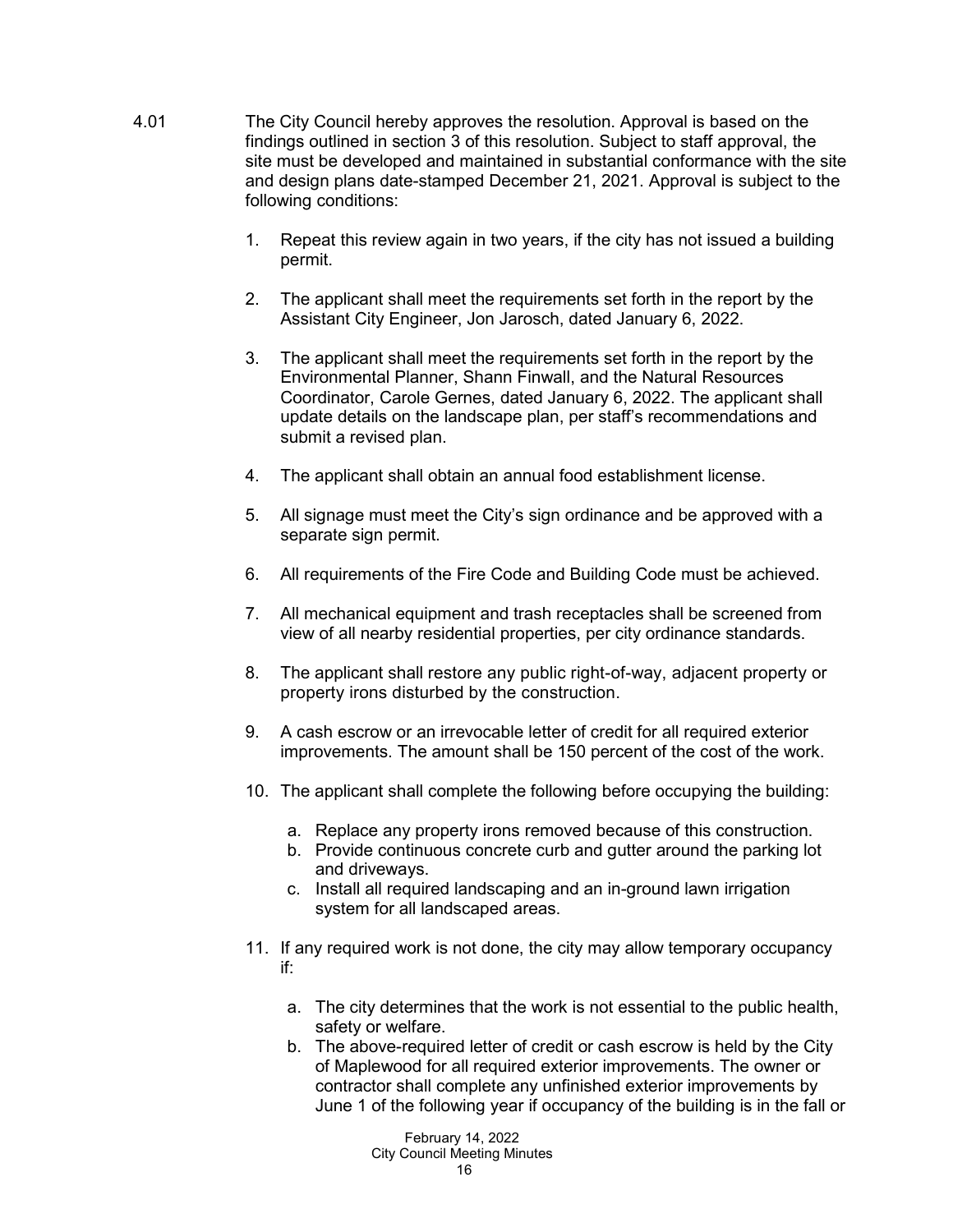winter or within six weeks of occupancy of the building if occupancy is in the spring or summer.

- 12. Comply with all city ordinance requirements for signage, trash enclosures and parking.
- 13. All work shall follow the approved plans. City staff may approve minor changes.
- 14. Staff will ascertain that the main discharge of rain water from the roof is internal, and that the scaffold shown on the elevation is an overflow scaffold.
- 15. The applicant provide physical samples of the exterior of the building to staff for review.

Seconded by Councilmember Cave Ayes – All, via roll call

The motion passed.

## **3. Ordinance Amending City Code Section 1-17 Pertaining to Administrative Penal Offenses**

Community Development Director Thomson gave the staff report.

Councilmember Juenemann moved to adopt the ordinance amending Maplewood City Code Sec 1-17 pertaining to Administrative Penal Offenses.

#### Ordinance 1028 AN ORDINANCE AMENDING SECTION 1-17 OF THE MAPLEWOOD CITY CODE PERTAINING TO ADMINISTRATIVE PENAL OFFENSES

THE CITY COUNCIL OF THE CITY OF MAPLEWOOD, MINNESOTA ORDAINS AS FOLLOWS:

Section 1. Section 1-17 (c) of the Maplewood City Code is hereby amended as follows:

Sec. 1-17. - Administrative penal offenses.

*(c) Reserved.* 

Section 2. Effective Date. This Ordinance shall be effective following its adoption and publication.

Seconded by Councilmember Cave Ayes – All, via roll call

The motion passed.

#### **4. AWARD OF BIDS** None